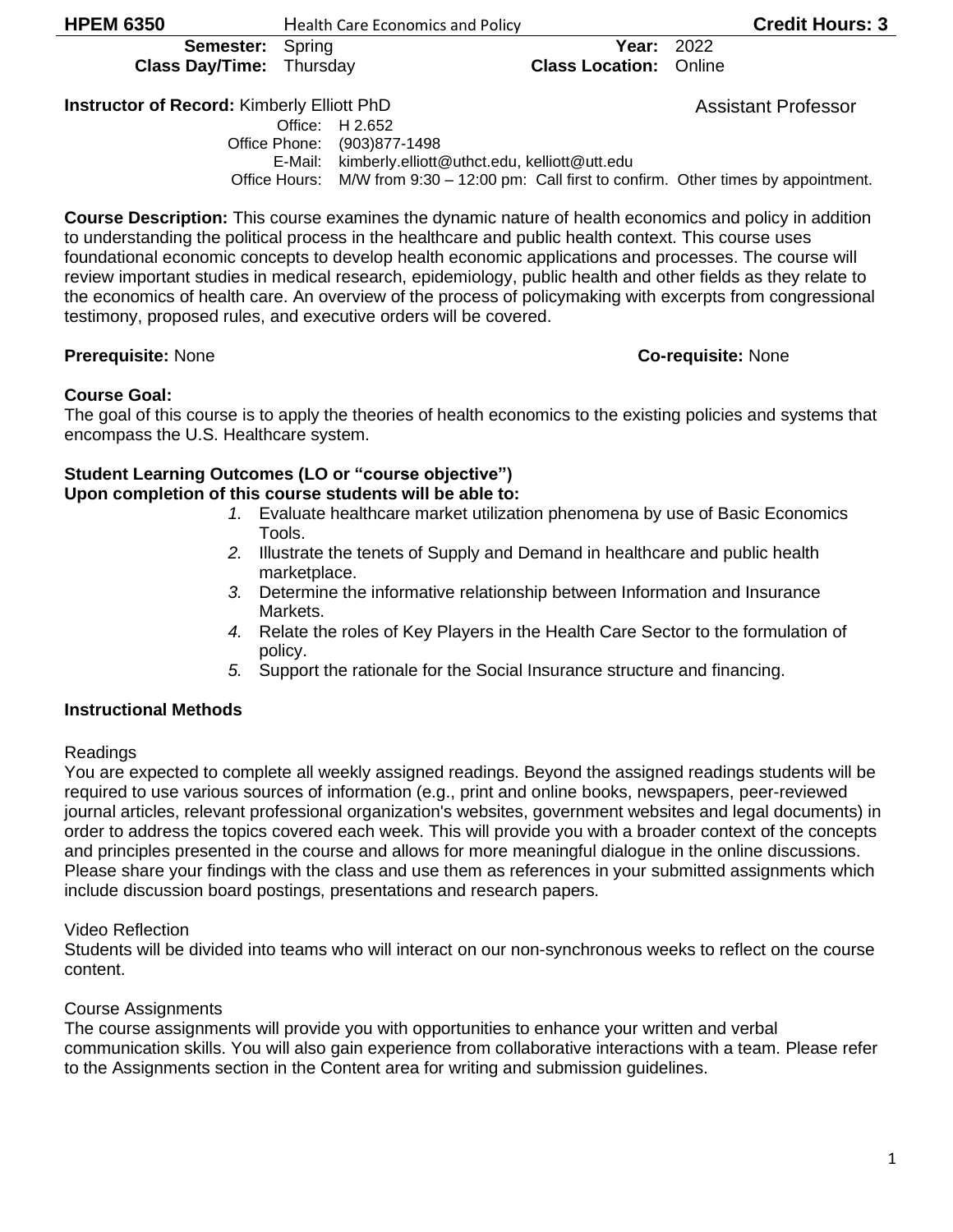# **Course Assessment/Methods of Evaluation**

The assessments and methods of evaluation for this course are described in detail below:

| Assessment/Evaluation                                              | <b>Description</b>                                                                                                                                                                                                                                                                                                                                                                                                                                                                                                                                                                                                                                                                                                                                                                                                                                                                                                                                                                                                                                                                                         |  |  |  |  |
|--------------------------------------------------------------------|------------------------------------------------------------------------------------------------------------------------------------------------------------------------------------------------------------------------------------------------------------------------------------------------------------------------------------------------------------------------------------------------------------------------------------------------------------------------------------------------------------------------------------------------------------------------------------------------------------------------------------------------------------------------------------------------------------------------------------------------------------------------------------------------------------------------------------------------------------------------------------------------------------------------------------------------------------------------------------------------------------------------------------------------------------------------------------------------------------|--|--|--|--|
| <b>Peer Assessment</b>                                             | Each student will submit a peer assessment form to the participation of<br>$\bullet$<br>each member of your team for the semester.                                                                                                                                                                                                                                                                                                                                                                                                                                                                                                                                                                                                                                                                                                                                                                                                                                                                                                                                                                         |  |  |  |  |
| Short<br>answer/Computation<br>Assignments                         | Each student will submit a 2-3 page document with a response to a<br>$\bullet$<br>question or problem provided by the instructor. This assignment may<br>require computation and/or drawing of graphs. A rubric for this<br>assignment will be provided.                                                                                                                                                                                                                                                                                                                                                                                                                                                                                                                                                                                                                                                                                                                                                                                                                                                   |  |  |  |  |
| Audio/Video Reflection                                             | Teams will record a 10-minute video journal reflecting on any material<br>that has been covered for that week. The instructor will provide questions<br>or prompts that you will use to formulate your responses.<br>Each team will post their video journal to the discussion board for that<br>week.<br>Students will watch and respond to each other's video journals.<br>A rubric for this assignment will be provided.                                                                                                                                                                                                                                                                                                                                                                                                                                                                                                                                                                                                                                                                                |  |  |  |  |
| Synchronous<br><b>Discussion</b>                                   | The class will meet synchronously online every other week for<br>discussion. Meetings will be on Thursday evening from 6 to 9 pm CDT. The<br>instructor will post the questions each week on Sunday at 11:59 pm CDT in<br>advance of the meeting date. Each group will choose one question and<br>prepare a response that they will share in the synchronous session.<br>Teams will present their response by providing main points on one<br>Executive slide. Responses must include a minimum of one outside<br>source (peer reviewed article or textbook) cited in APA format. Your<br>required textbook can be used but will not count as the external source.<br>Any graphs, or figures must be appropriately cited as well.                                                                                                                                                                                                                                                                                                                                                                          |  |  |  |  |
| <b>Final Project: Policy</b><br>Analysis paper and<br>Presentation | This is a team assignment. As a team you will write one paper based on<br>a current health care issue.<br>Your topic must be approved by the instructor before proceeding with the<br>research.<br>In addition to the paper, you will present to the class. Your presentation<br>will be between 25-30 minutes with 10 minutes for Q &A.<br>Your paper should be approximately 15-20 double-spaced pages, 12pt<br>New Roman font, with an abstract, title page, table of contents, and<br>reference section. (Your prefatory pages will not count toward your total<br>number of pages; consequently, your total number of pages might be as<br>many of 24 pages. Regardless, your paper should not exceed 26 pages<br>including all parts).<br>Your paper must include at least 5 outside references using APA format.<br>Although this paper is considered a research paper, you should present<br>the issue along with an analysis of the problem, and subsequently, identify<br>strategic alternatives/solutions to remedy or alleviate the problem.<br>A rubric for this assignment will be provided. |  |  |  |  |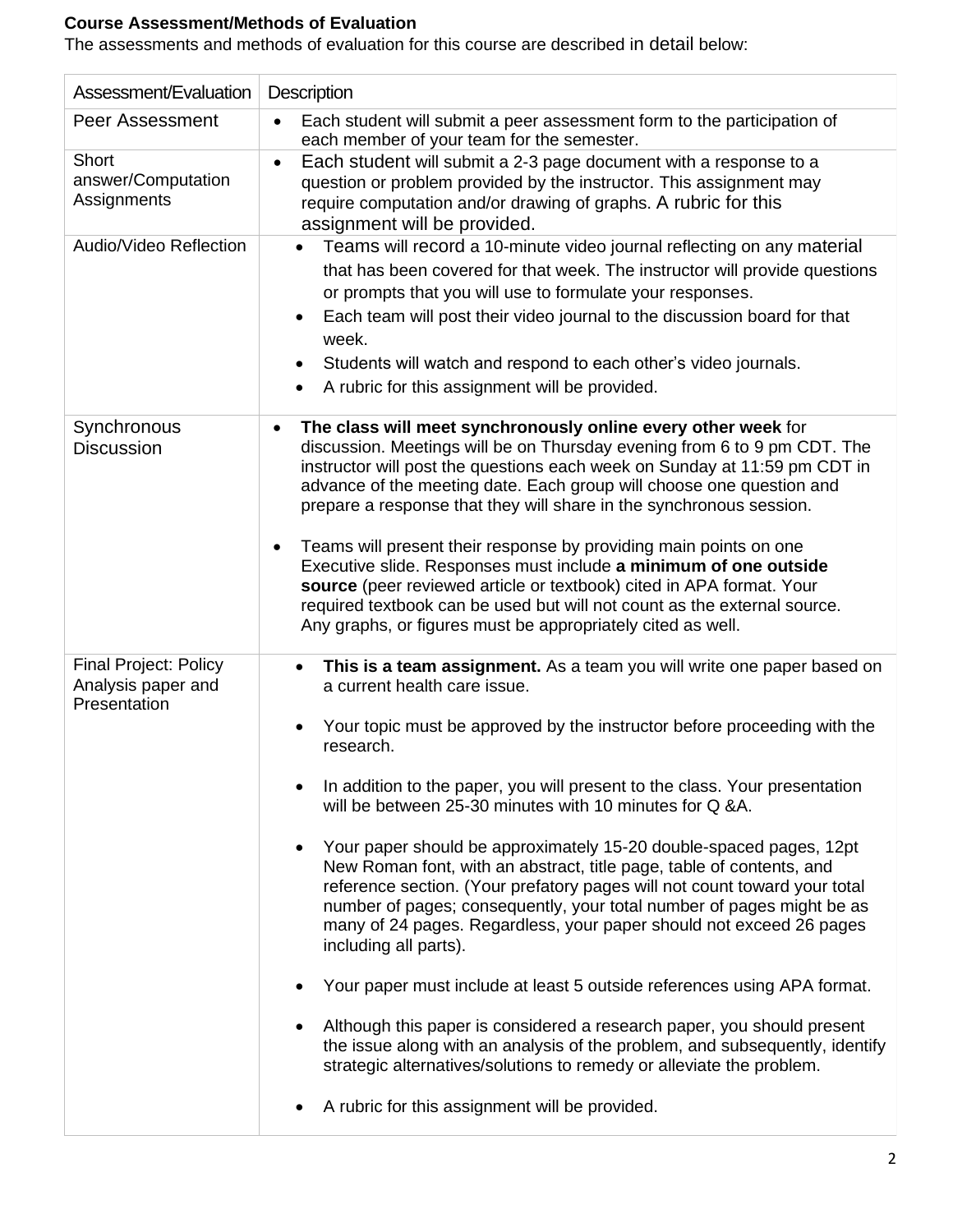# **Assignments and Points**

The course assignments and points are listed in the table below:

| Activity                                               | Possible<br>Points          |
|--------------------------------------------------------|-----------------------------|
| 5 Short answer/Computation assignments (5 points each) | 25                          |
| 8 Audio/Video Reflections (5 points each)              | 40                          |
| 5 Synchronous Discussions (5 points each)              | 25                          |
| <b>Final Project:</b>                                  |                             |
| Policy Analysis paper (20 points)                      | 30                          |
| Assessment of Presentation (10)                        |                             |
| <b>Submit Peer Assessment forms</b>                    | 5                           |
| (Assessment of teammates)                              |                             |
| Submit Assessment of Presentation forms                | 5                           |
| Peer Assessment score                                  | 5                           |
| Extra Credit*                                          | 2                           |
| Total                                                  | 135<br>(+2) EXTRA<br>CREDIT |

| Course Grade Scale (percentage): |              |  |  |
|----------------------------------|--------------|--|--|
| A                                | $90 - 100\%$ |  |  |
| B                                | 80-89.9%     |  |  |
| $\mathsf{C}$                     | 70-79.9%     |  |  |
|                                  | < 70%        |  |  |

#### **Grade Calculation Policy**

Grades are recorded in the online grade book for all assignments. Grades are awarded as points which are then converted to a percentage of total points earned. Grades on any individual item and the final earned grade are not subject to rounding up. For example, at the end of the course when all grades are totaled and the final grade percentage is an 89.99%, the final course grade would be a B.

#### **Late Submission Policy**

Late assignments will be accepted but deductions will be reflected in the grade. For each day that the assignment is late, 5% will be deducted from the total score. The instructor has the discretion to alter this policy in the event of an emergency or illness if the student notifies the instructor in a timely manner. In this event, documentation may be required.

Participating Effectively in Online Discussions:

### **Your academic voice**

Here are some examples of phrases that you may consider using to form responses to your classmates. These examples are not an exhaustive list or possible responses:

- I appreciated your point because...
- I disagreed with the point that you made about...
- Have you considered...?
- Could you please elaborate on what you meant by…?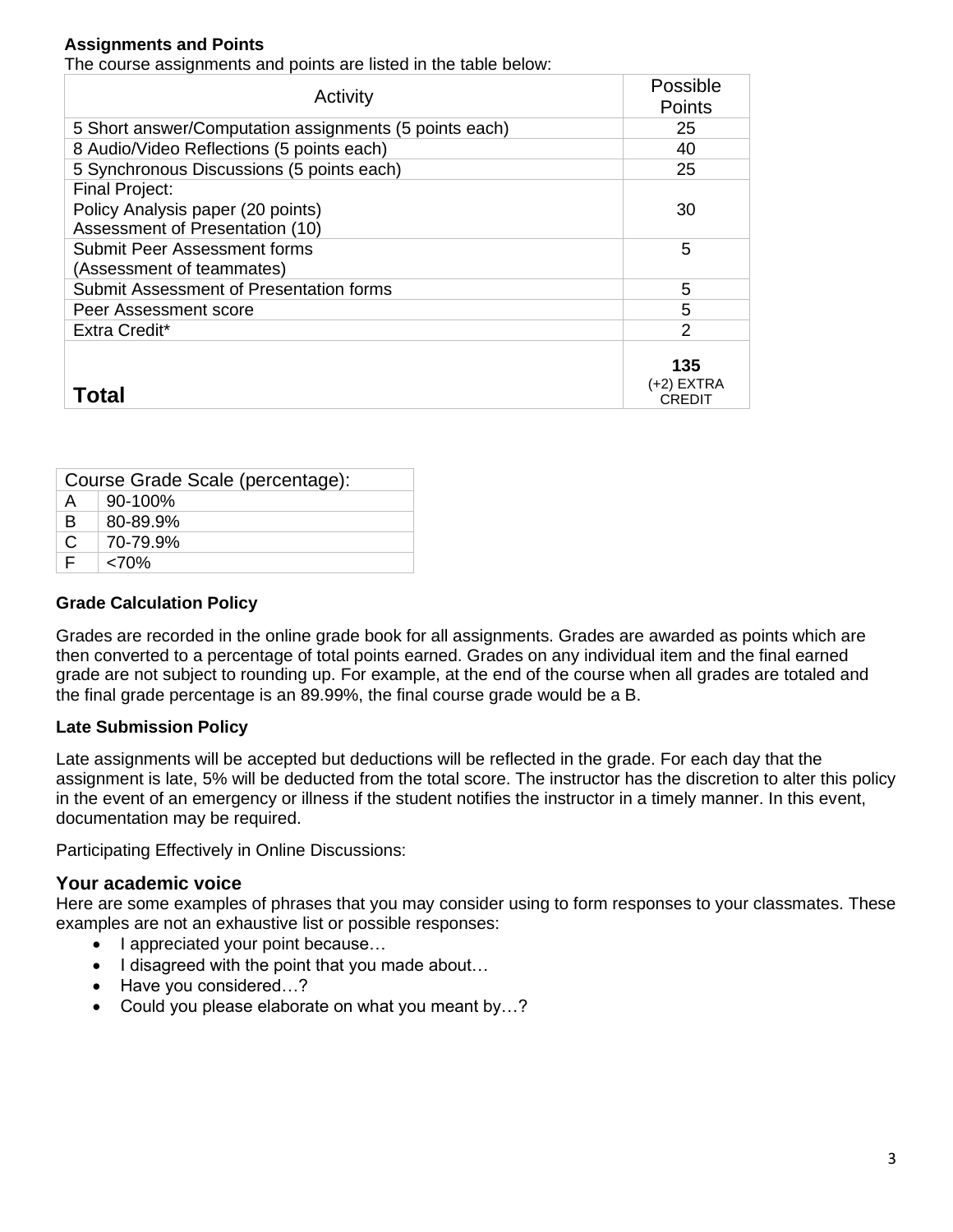|               | <b>MHA PLOS</b>                                                                                                                                                                                                                                                                  | <b>Course</b><br><b>LOs</b> |
|---------------|----------------------------------------------------------------------------------------------------------------------------------------------------------------------------------------------------------------------------------------------------------------------------------|-----------------------------|
| $\bullet$ A.1 | Identify appropriate sources and gather information, effectively and efficiently.                                                                                                                                                                                                | $\mathbf{1}$                |
| $\bullet$ A.5 | Statistical analysis: Understand and apply basic statistical methods relevant to public<br>health and health administration practice.                                                                                                                                            | 3                           |
| $\bullet$ A.6 | Policy analysis: Understand the policy-making process and the role of public health<br>politics; assess a problem and identify and compare potential policy solutions; and<br>understand and critically assess methods to evaluate policy impact.                                | 1,2,3,4,5                   |
| $\bullet$ A.7 | Economic analysis: Use basic microeconomic theory to understand how the incentives<br>of consumers, providers, and payers affect behaviors, costs, and other outcomes;<br>understand and apply basic econometric tools for the empirical study of issues in health<br>economics. | 1,2,3,4,5                   |
| • A.10        | Decision Making: Implement a decision-making process that incorporates evidence from<br>a broad analysis that includes uncertainty, risk, stakeholders, and organizational values.                                                                                               | 5                           |
| $\bullet$ B.1 | Convey: Speak and write in a clear, logical, and grammatical manner in formal and<br>informal situations; prepare cogent business presentations; facilitate an effective group<br>process.                                                                                       | 1,2,3,4,5                   |
| $\bullet$ B.2 | Listen: Receive, process, and respond appropriately to information conveyed by others.                                                                                                                                                                                           | 1,2,3,4,5                   |
| $\bullet$ B.3 | Interact: Perceive and respond appropriately to the spoken, unspoken, or partly<br>expressed thoughts, feelings, and concerns of others.                                                                                                                                         | 1,2,3,4,5                   |
| $\bullet$ C.6 | Organizational awareness: Understand and learn from governance structures, formal<br>and informal decision-making structures, and power relationships in an organization,<br>industry, or community.                                                                             | 4                           |
| $\bullet$ D.3 | Develop an understanding of healthcare state and federal legislation as it affects<br>healthcare organizations.                                                                                                                                                                  | 2,3,4                       |
| $\bullet$ E.1 | Actively seek feedback from others, reflecting and learning from successes and failures<br>of professionals in public health and healthcare.                                                                                                                                     | 1,4,5                       |

# **Linked Program Learning Outcomes:**

The student learning outcomes listed above address the following MHA Program Learning Objectives (PLOs).

# **Textbook:**

Henderson, J. W. (2018). Health Economics and Policy. 7<sup>th</sup> Edition. Boston: Cengage

# **Other Required Readings:** As assigned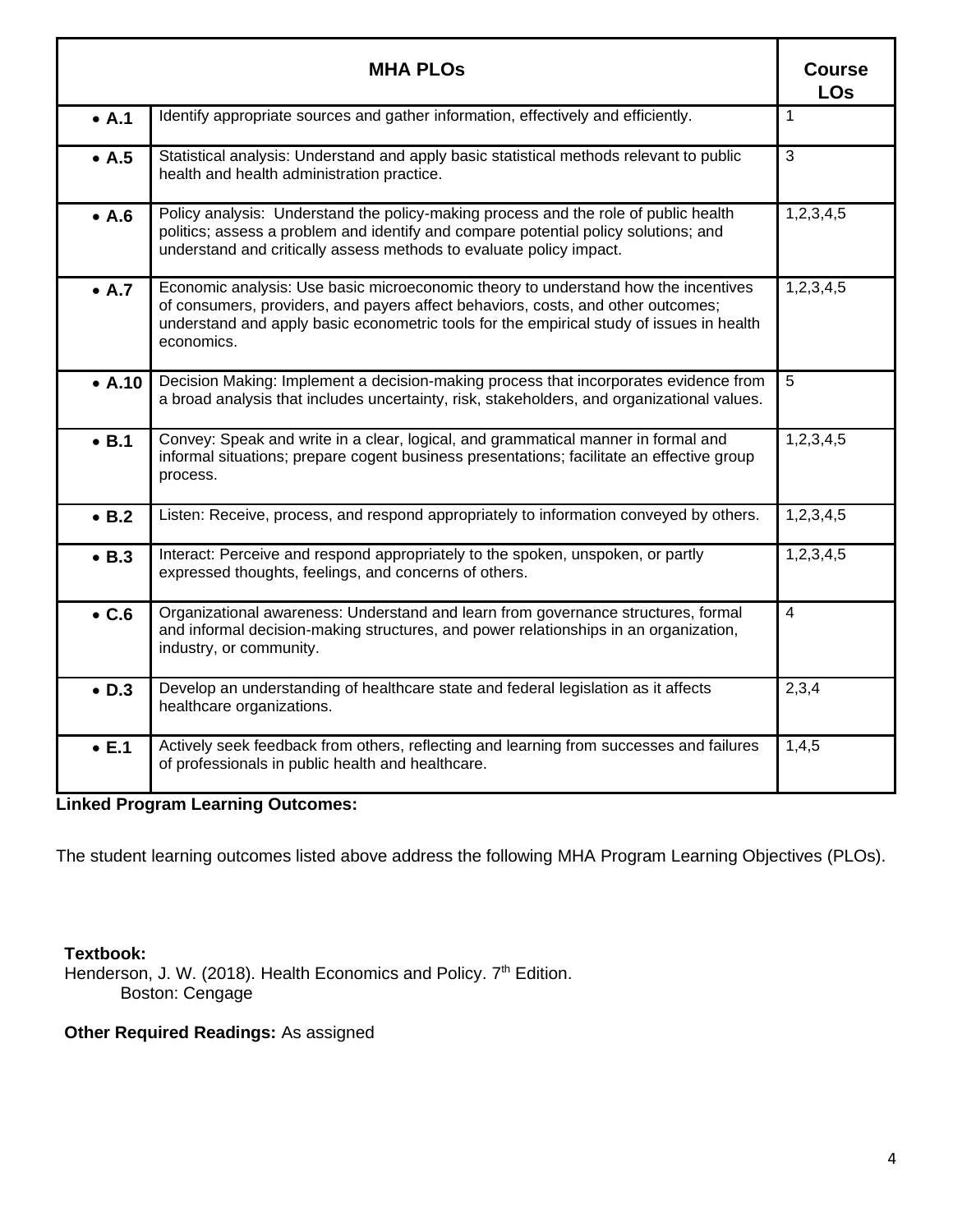# **Course Content:**

| Concept                                                                                 | Week                                                   | <b>Learning Objectives</b>                                                                                                                                                                                                                                                                                                                                                                                                                                                                                                                             | Learning Activities/Assessment                                                                                                                                                                                                                                                                                                                                                                                                                                                 |
|-----------------------------------------------------------------------------------------|--------------------------------------------------------|--------------------------------------------------------------------------------------------------------------------------------------------------------------------------------------------------------------------------------------------------------------------------------------------------------------------------------------------------------------------------------------------------------------------------------------------------------------------------------------------------------------------------------------------------------|--------------------------------------------------------------------------------------------------------------------------------------------------------------------------------------------------------------------------------------------------------------------------------------------------------------------------------------------------------------------------------------------------------------------------------------------------------------------------------|
|                                                                                         | $1/9 - 1/15$<br><b>Synchronous</b>                     | 1. Examine the nature of the<br>health care crisis in America.<br>Identify the important<br>2.<br>historical developments<br>affecting health care delivery<br>and finance in the U.S.<br>system.<br>3. Interpret the major reasons<br>for the high and rising cost of<br>medical care.<br>4. Understand how the third-<br>party payment mechanism<br>and managed care affect<br>health care delivery.<br>5. Evaluate the impact of the<br>current healthcare reforms<br>6. Recognize the relevance of<br>economics in studying health<br>care issues. | Watch:<br>Introduction video: Health<br>$\bullet$<br>Economists make the world a<br>better place<br>Video: The Economics of<br><b>Healthcare: Crash Course</b><br>Summary presentation 1<br>Read:<br>Henderson Ch. 1<br>$\bullet$<br>NPR article about the ACA<br>Listen:<br>JAMA podcast interview, "Health<br>$\bullet$<br>Care Spending in the United<br>States and Other High-Income<br>Countries."<br>Do:<br><b>Attend Synchronous session</b><br>on Thursday 1/13 at 6pm |
| Relevance of<br>Economics in<br>Health and<br><b>Medical Care</b><br>(Chapters 1-<br>4) | $\overline{2}$<br>$1/16 - 1/22$<br><b>Asynchronous</b> | 1. Apply economics as a<br>framework for studying<br>health care issues.<br>Examine the limits of<br>2.<br>economics in explaining<br>behavior in medical care<br>markets.<br>3. Recognize the importance<br>of incentives in explaining<br>individual behavior.<br>Apply the economic model<br>4.<br>of demand and supply to<br>health care related<br>phenomena.<br>5. Analyze the model of firm<br>behavior in medical<br>markets.                                                                                                                  | Watch:<br>PBS "Healthcare: Supply and<br>$\bullet$<br>Demand" Video<br>Summary presentation 2<br>Read:<br>Henderson Ch. 2<br>$\bullet$<br>How COVID-19 shocked both<br>$\bullet$<br>supply and demand<br>Do:<br>Team: Audio/Video Reflection 1<br>Individual: Short<br>$\bullet$<br><b>Answer/Computation 1</b><br>Due on 1/22 at 11:59 pm CDT                                                                                                                                 |
|                                                                                         | 3<br>$1/23 - 1/29$<br><b>Synchronous</b>               | Apply the goals of a health<br>1 <sub>1</sub><br>care delivery system in<br>terms of quality, access, and<br>cost to relevant healthcare<br>policy.<br>2. Apply the economic models<br>of perfect and imperfect<br>competition to medical<br>markets.<br>Interpret the causes of<br>3.<br>market failure.<br>Interpret the role of<br>4.<br>imperfect information in<br>creating market failure.<br>5. Evaluate arguments<br>supporting government<br>involvement in medical care.                                                                     | <b>Watch:</b><br>Summary presentation 3<br>$\bullet$<br>Video: Disrupting the health care<br>$\bullet$<br>industry: choice through<br>competition<br>Read:<br>Henderson Ch. 3<br>$\bullet$<br>Article: Marketplace Competition<br>$\bullet$<br>& Insurance Premiums in the<br>First Year of the Affordable Care<br>Act<br>Do:<br><b>Attend Synchronous Session</b><br>on 1/27 from 6-9 pm CDT                                                                                  |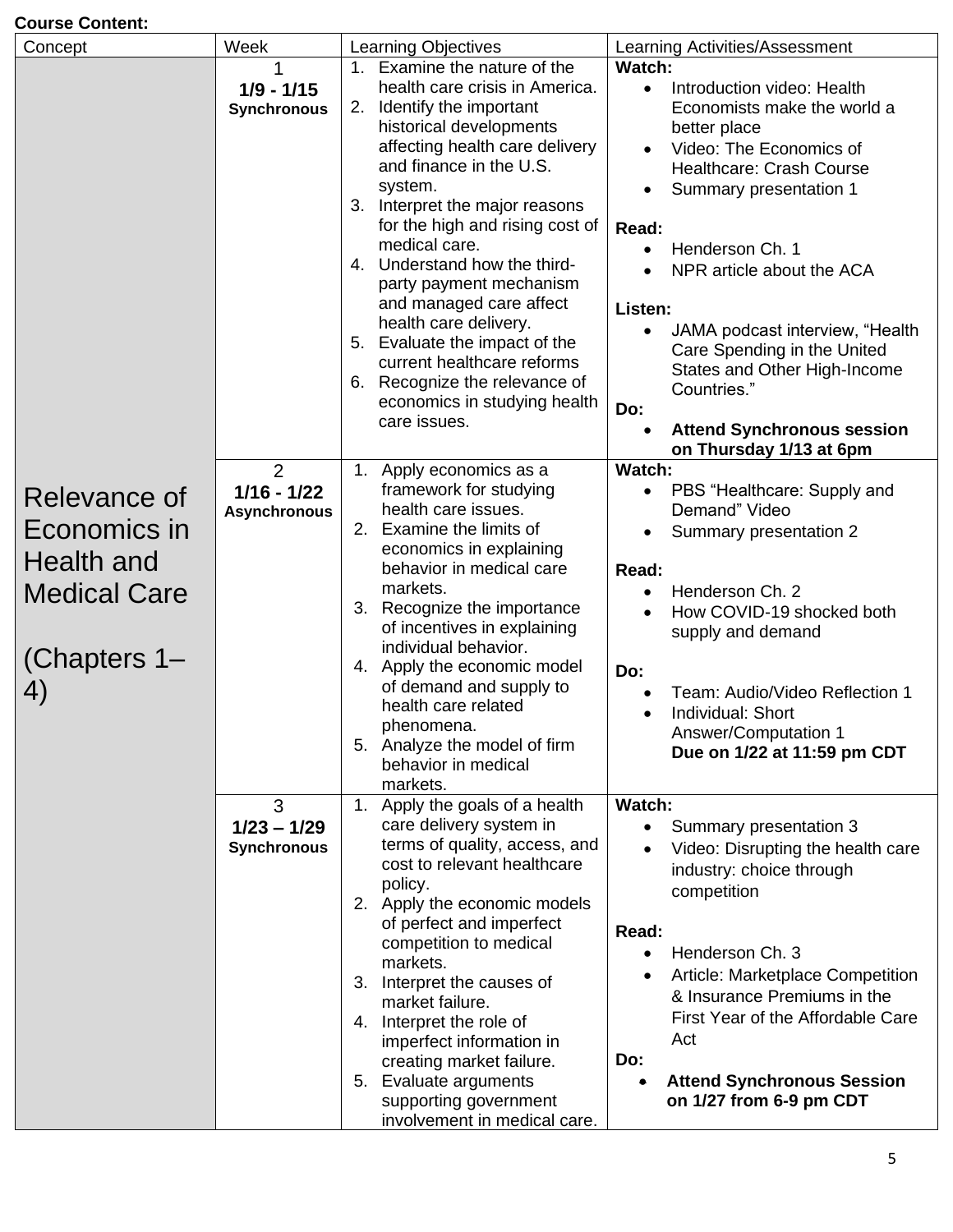|                                          | Appraise the costs of<br>6.<br>government regulation and<br>the dangers of government<br>failure.                                                                                                                                                                                                                                                                                                                                           |                                                                                                                                                                                                                                                                                                                                     |
|------------------------------------------|---------------------------------------------------------------------------------------------------------------------------------------------------------------------------------------------------------------------------------------------------------------------------------------------------------------------------------------------------------------------------------------------------------------------------------------------|-------------------------------------------------------------------------------------------------------------------------------------------------------------------------------------------------------------------------------------------------------------------------------------------------------------------------------------|
| 4<br>$1/30 - 2/5$<br><b>Asynchronous</b> | 1. Evaluate the distinctive<br>characteristics of economic<br>evaluations as applied to<br>health care.<br>2. Analyze the roles of scarcity<br>and choice in the execution<br>of sound techniques of<br>economic evaluation.<br>3. Apply the techniques of<br>economic evaluation to<br>simple resource allocation<br>decisions.<br>4. Interpret the outcomes of<br>economic modeling in the<br>formulation a cost-<br>effectiveness study. | Watch:<br>Summary presentation 4<br>Read:<br>Henderson Ch. 4<br>Article: Cost-of-illness studies:<br>concepts, scopes, and methods<br>Listen:<br>Pandemic Economics: The Value<br>of a Life<br>Do:<br>Individual: Short<br>$\bullet$<br><b>Answer/Computation 2</b><br>Team: Audio/Video Reflection 2<br>Due on 2/5 at 11:59 pm CDT |

| Concept                                                | Week                                      | <b>Learning Objectives</b><br>Learning Activities/Assessment                                                                                                                                                                                                                                                                                                                                                                                                                                                                                                                                                                                                                                                                                                                                                                                                                                                                                                                                                                                                                     |
|--------------------------------------------------------|-------------------------------------------|----------------------------------------------------------------------------------------------------------------------------------------------------------------------------------------------------------------------------------------------------------------------------------------------------------------------------------------------------------------------------------------------------------------------------------------------------------------------------------------------------------------------------------------------------------------------------------------------------------------------------------------------------------------------------------------------------------------------------------------------------------------------------------------------------------------------------------------------------------------------------------------------------------------------------------------------------------------------------------------------------------------------------------------------------------------------------------|
| <b>Demand Side</b><br>Considerations<br>(Chapters 5-6) | 5<br>$2/6 - 2/12$<br><b>Synchronous</b>   | Interpret the various<br>Watch:<br>1.<br>measures and factors that<br>Summary presentation 5<br>$\bullet$<br>contribute to the concept of<br>health status.<br>Read:<br>Analyze the role of the<br>2.<br>Henderson Ch. 5<br>$\bullet$<br>public health service in<br>Article: The Main Factors of<br>promoting a healthy<br><b>Induced Demand for Medicine</b><br>environment.<br><b>Prescription: A Qualitative Study</b><br>Determine the main factors<br>3.<br>Article: The Role of Public Health<br>that contribute to the<br>in COVID-19 Emergency<br>demand for medical care.<br>Response Efforts from a Rural<br>4. Evaluate the potential for<br><b>Health Perspective</b><br>and importance of<br>Article: The Health Insurance<br>physician-induced demand.<br><b>Experiment A Classic RAND</b><br>Appraise the empirical<br>5.<br><b>Study Speaks to the Current</b><br>literature measuring the<br><b>Health Care Reform Debate</b><br>demand for medical care.<br>Do:<br><b>Attend Synchronous Session</b><br>on 2/10 from 6-9 pm CDT<br>Due on 2/1 at 11:59 pm CDT |
|                                                        | 6<br>$2/13 - 2/19$<br><b>Asynchronous</b> | 1. Examine basic dimensions<br>Watch:<br>of population health<br>Summary presentation 6<br>2. Evaluate health outcomes<br>Video: Dr. Camara Jones Explains<br>and health disparities<br>the Cliff of Good Health<br>among certain ethnic<br>Read:<br>groups.<br>Apply the various measures<br>3.<br>Henderson Ch. 6<br>population-based health<br>outcomes<br>Identify confounding risk<br>4.<br>Listen:<br>factors associated with the                                                                                                                                                                                                                                                                                                                                                                                                                                                                                                                                                                                                                                          |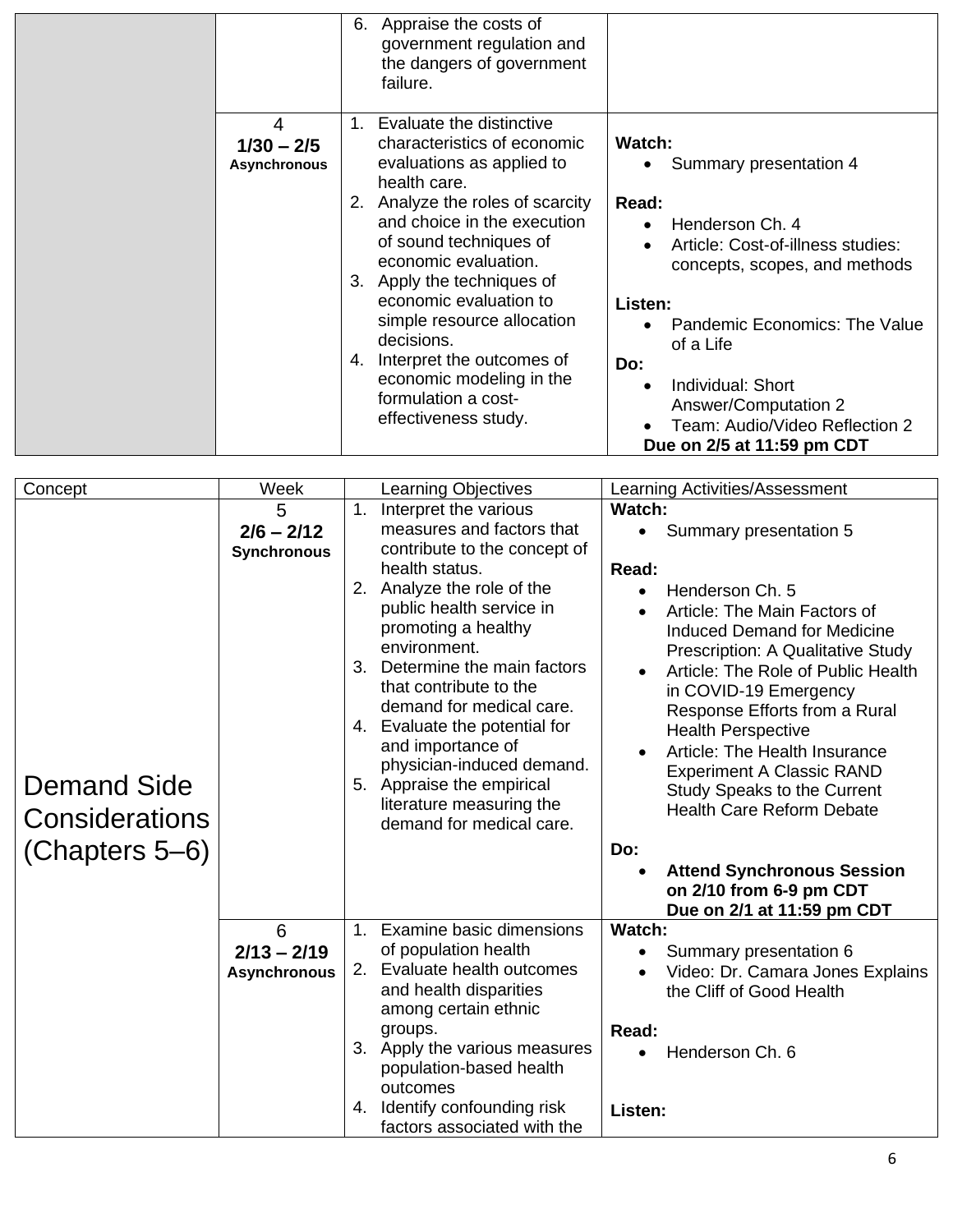| socioeconomics, the<br>physical environment, and<br>individual behaviors.<br>5. Compare and contrast the | Advancing Health podcast - Using<br><b>SDOH Data to Reduce Breast</b><br>Cancer<br>Do:                     |
|----------------------------------------------------------------------------------------------------------|------------------------------------------------------------------------------------------------------------|
| U.S population health<br>outcomes with other<br>developed counties.                                      | Individual: Short<br>Answer/Computation 3<br>Team: Audio/Video Reflection 3<br>Due on 2/19 at 11:59 pm CDT |

| Concept                                                            | Week                                     | <b>Learning Objectives</b>                                                                                                                                                                                                                                                                                                                                                                                                                                                                                                                                                                                                                                                                                                | Learning Activities/Assessment                                                                                                                                                                                                                                                                                                                                                                                                                                                                                                                                                        |
|--------------------------------------------------------------------|------------------------------------------|---------------------------------------------------------------------------------------------------------------------------------------------------------------------------------------------------------------------------------------------------------------------------------------------------------------------------------------------------------------------------------------------------------------------------------------------------------------------------------------------------------------------------------------------------------------------------------------------------------------------------------------------------------------------------------------------------------------------------|---------------------------------------------------------------------------------------------------------------------------------------------------------------------------------------------------------------------------------------------------------------------------------------------------------------------------------------------------------------------------------------------------------------------------------------------------------------------------------------------------------------------------------------------------------------------------------------|
| <b>Supply Side</b><br><b>Considerations</b><br>(Chapters 7-<br>11) | 7<br>$2/20 - 2/26$<br><b>Synchronous</b> | 1. Examine the development<br>of the employer-based<br>insurance system in the<br>U.S. health care delivery<br>system.<br>2. Apply the theory of risk and<br>insurance to the individual<br>decision to buy health<br>insurance.<br>3. Analyze the difference<br>between social and<br>indemnity insurance.<br>4. Identify the information<br>problems that lead to<br>market failure in health<br>insurance markets.<br>5. Identify the economic<br>incentives that lead groups<br>to self-insure.<br>6. Identify the issues related<br>to the uninsured in<br>America.<br>7. Apply the concept of<br>asymmetric information to<br>market failure in insurance<br>markets.<br>8. Analyze the concept of<br>moral hazard. | <b>Watch:</b><br>Summary presentation 7<br>$\bullet$<br>Video: RAND and the Moral<br>Hazard: Healthcare Triage<br>Video: What do you mean I don't<br>have health insurance?<br>Read:<br>Henderson Ch. 7<br>$\bullet$<br><b>KFF Issue Brief: Analysis</b><br><b>Examines the Affordable Care</b><br>Act's Impact on Nearly All<br>Americans<br>Improving the Patient Protection<br>and Affordable Care Act's<br><b>Insurance Coverage Provisions: A</b><br>Position Paper from the American<br>College of Physicians<br>Do:<br><b>Attend Synchronous session</b><br>on 2/24 6-9 pm CDT |
|                                                                    | 8<br>$2/27 - 3/4$<br><b>Asynchronous</b> | 1. Summarize the historical<br>development of managed<br>care.<br>2.<br>Differentiate between the<br>concepts of traditional fee-<br>for-service insurance with<br>deductibles and<br>copayments and managed<br>care with capitated<br>payments.<br>3. Understand the distinctions<br>between retrospective and<br>prospective payment.<br>4. Critically analyze the major<br>drawbacks of a fixed-<br>budget system, such as<br>managed care.                                                                                                                                                                                                                                                                            | <b>Watch:</b><br>Summary presentation 8<br>$\bullet$<br>Going Ballistic on HMOs. As<br>Good As It Gets (1997)<br>Read:<br>Henderson Ch. 8<br>$\bullet$<br>KFF Issue Brief: 10 Things to<br>Know About Medicaid Managed<br>Care<br>Article: To Control Costs Expand<br>Managed Care and Managed<br>Competition<br>Article: Managed Care Plans<br>Make Progress in Erasing Racial<br><b>Disparities</b>                                                                                                                                                                                 |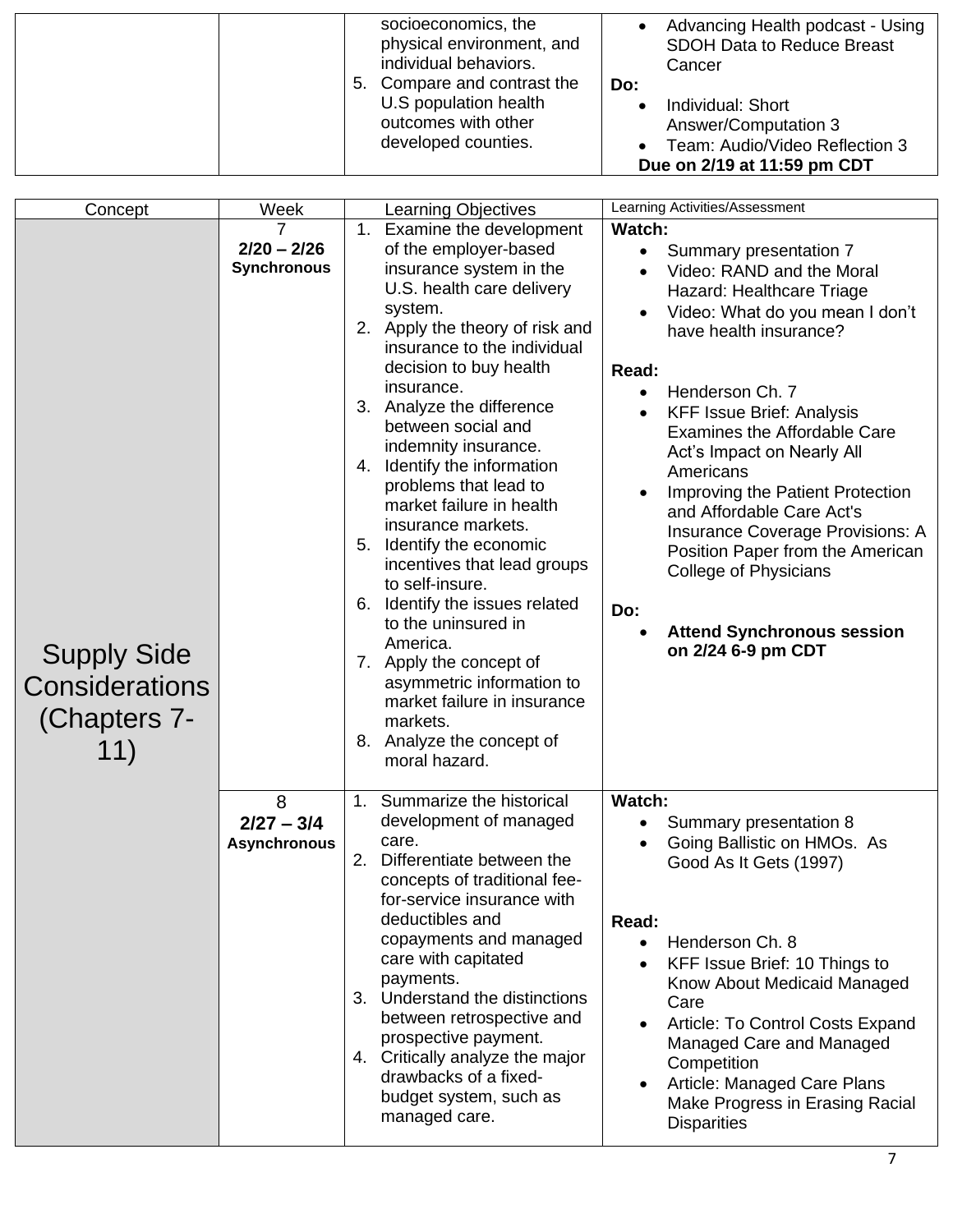|                                           |                                                                                                                                                                                                                                                                                                                                                                                                                                                                                                                                        | National Council on Disability<br>$\bullet$<br>page: A Brief History of Managed<br>Care                                                                                                                                                                                                                                                                                                                                                                                                                   |
|-------------------------------------------|----------------------------------------------------------------------------------------------------------------------------------------------------------------------------------------------------------------------------------------------------------------------------------------------------------------------------------------------------------------------------------------------------------------------------------------------------------------------------------------------------------------------------------------|-----------------------------------------------------------------------------------------------------------------------------------------------------------------------------------------------------------------------------------------------------------------------------------------------------------------------------------------------------------------------------------------------------------------------------------------------------------------------------------------------------------|
|                                           |                                                                                                                                                                                                                                                                                                                                                                                                                                                                                                                                        | Listen:                                                                                                                                                                                                                                                                                                                                                                                                                                                                                                   |
|                                           |                                                                                                                                                                                                                                                                                                                                                                                                                                                                                                                                        | Podcast: How to Improve Quality<br>of US Health Care: Dr Patricia<br>Salber Interviews Dr Elizabeth<br>McGlynn<br>Do:                                                                                                                                                                                                                                                                                                                                                                                     |
|                                           |                                                                                                                                                                                                                                                                                                                                                                                                                                                                                                                                        | Team: Audio/Video Reflection 4                                                                                                                                                                                                                                                                                                                                                                                                                                                                            |
|                                           |                                                                                                                                                                                                                                                                                                                                                                                                                                                                                                                                        | All assignments for week 8 must be<br>completed by Friday, March 4th at<br>11:59 pm CDT                                                                                                                                                                                                                                                                                                                                                                                                                   |
|                                           |                                                                                                                                                                                                                                                                                                                                                                                                                                                                                                                                        | Spring Break 3/5 - 3/13                                                                                                                                                                                                                                                                                                                                                                                                                                                                                   |
| 9<br>$3/13 - 3/19$<br><b>Asynchronous</b> | 1. Examine the central role of<br>physicians to controlling<br>cost in medical care.<br>2. Analyze the major supply-<br>side issues in medical care<br>delivery.<br>3. Identify the major<br>institutional factors affecting<br>medical education in the<br>U.S.<br>4. Investigate the impacts of<br>alternatives for reforming<br>medical education.                                                                                                                                                                                  | Watch:<br>TedX: What If We Paid Physicians<br>$\bullet$<br>to Keep People Healthy?<br>Summary presentation 9<br>٠<br>Money for Nothing, John Q (2001)<br>$\bullet$<br>Read:<br>Henderson Ch. 9<br>$\bullet$<br>Article: Healthcare Transformation<br>and Changing Roles for Nursing<br>Article: Affordable Care:<br>Harnessing the Power of Nurses<br>Article: The 'invisible hand' and<br>the market for dental care<br>Listen:<br>Podcast: Managed Care Cast -<br>Keeping Physicians Independent<br>Do: |
|                                           |                                                                                                                                                                                                                                                                                                                                                                                                                                                                                                                                        | Team: Audio/Video Reflection 5.<br>Due on 3/19 at 11:59 pm CDT                                                                                                                                                                                                                                                                                                                                                                                                                                            |
| 10<br>$3/20 - 3/26$<br><b>Synchronous</b> | 1. Examine the key<br>institutional features<br>affecting hospital care.<br>Support the importance of<br>2.<br>the not-for-profit sector in<br>health care delivery and<br>finance.<br>3. Analyze the role of not-for-<br>profit hospitals and nature<br>of competition in the not-for-<br>profit sector.<br>Describe the various<br>4.<br>models of hospital behavior.<br>5. Explain the importance of<br>the merger movement in<br>the hospital industry and<br>the implications for the<br>future delivery of hospital<br>services. | Watch:<br>TedX: The hospital of the future<br>$\bullet$<br>will be your own home<br><b>Summary Presentation 10</b><br>$\bullet$<br>Read:<br>Henderson Ch. 10<br>$\bullet$<br>Article: Hospital-ownership status<br>and cesareans in the United<br>States: The effect of for-profit<br>hospitals<br>Do:<br><b>Attend Synchronous session</b><br>$\bullet$<br>on 3/24 from 6-9 pm CDT<br>Team: Topic approval for group<br>$\bullet$<br>paper. Due on 3/26 at 11:59 pm<br><b>CDT</b>                        |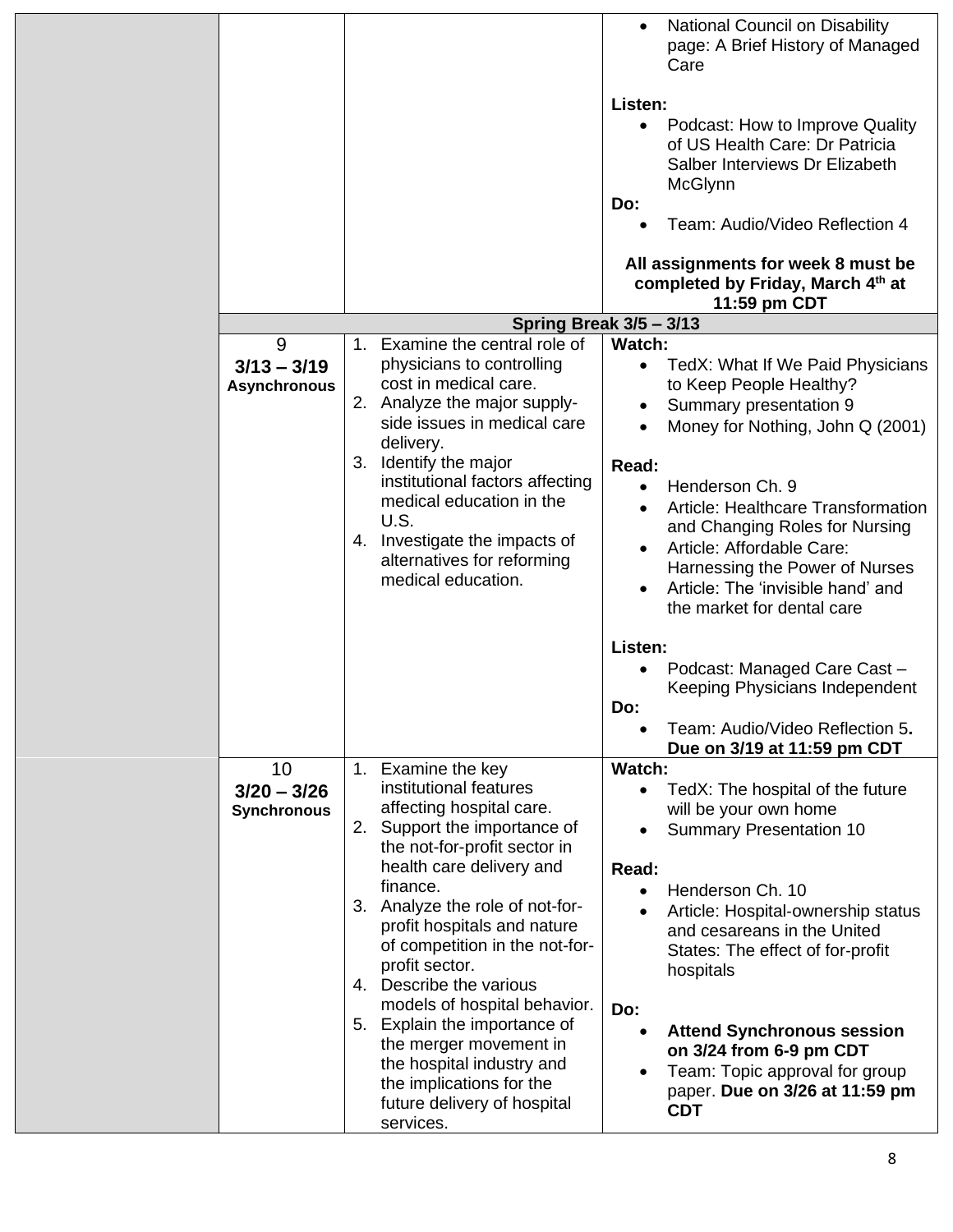| 11<br>$3/27 - 4/2$<br><b>Asynchronous</b> | $1_{-}$<br>2.<br>$3_{-}$<br>4. | Examine the role of<br>pharmaceutical research in<br>medical care.<br>Analyze the role of patents<br>in encouraging innovation<br>and protecting intellectual<br>property rights.<br>Relate the structure of the<br>industry to drug prices.<br>Explain the oversight<br>responsibility of government<br>through the Food and Drug<br>Administration. | Watch:<br>Read:<br>$\bullet$ | Summary presentation 11<br>Video: Why are drug prices so<br>high? Investigating the outdated<br>US patent system, Priti Krishtel<br>Henderson Ch. 11<br>Article: Expanded FDA regulation<br>of health and wellness apps<br>Article: Cost-Effectiveness of the<br>US Food and Drug Administration<br>Added Sugar Labeling Policy for<br>Improving Diet and Health |
|-------------------------------------------|--------------------------------|-------------------------------------------------------------------------------------------------------------------------------------------------------------------------------------------------------------------------------------------------------------------------------------------------------------------------------------------------------|------------------------------|------------------------------------------------------------------------------------------------------------------------------------------------------------------------------------------------------------------------------------------------------------------------------------------------------------------------------------------------------------------|
|                                           |                                |                                                                                                                                                                                                                                                                                                                                                       | Listen:<br>Do:<br>$\bullet$  | Pandemic Economics: How to<br>price a vaccine?<br>Individual: Short<br><b>Answer/Computation 4</b><br>Team: Audio/Video Reflection 6.<br>Due on 4/2 at 11:59 pm CDT                                                                                                                                                                                              |

| Concept                                      | Week                                       | <b>Learning Objectives</b>                                                                                                                                                                                                                                                                                           | Learning Activities/Assessment                                                                                                                                                                                                                                                                                          |
|----------------------------------------------|--------------------------------------------|----------------------------------------------------------------------------------------------------------------------------------------------------------------------------------------------------------------------------------------------------------------------------------------------------------------------|-------------------------------------------------------------------------------------------------------------------------------------------------------------------------------------------------------------------------------------------------------------------------------------------------------------------------|
|                                              | 12<br>$4/3 - 4/9$<br><b>Synchronous</b>    | Explain the development of<br>1.<br>the government's role in<br>medical care by improving<br>access to certain segments<br>of the population.<br>2. Assess the provision of<br>medical care to the elderly<br>through Medicare.<br>3. Analyze the benefit<br>structure, financing issues,<br>and future of Medicare. | Watch:<br>Summary presentation 12<br>$\bullet$<br><b>CNBC: What Medicare does and</b><br>doesn't cover<br>What is Medicare?<br>Read:<br>Henderson Ch. 12<br>$\bullet$<br>KFF Issue Brief: An Overview of<br>$\bullet$<br>Medicare                                                                                       |
| <b>Public Policy</b><br>in Medical           |                                            |                                                                                                                                                                                                                                                                                                                      | Do:<br><b>Attend Synchronous session on</b><br>$\bullet$<br>4/7 from 6-9 pm<br>Team: Final Paper: Annotated<br>$\bullet$<br>Bibliography. Due on 4/9 at 11:59<br>pm CDT                                                                                                                                                 |
| <b>Care Delivery</b><br>(Chapters 12-<br>15) | 13<br>$4/10 - 4/16$<br><b>Asynchronous</b> | Describe the provision of<br>1.<br>medical care to the poor<br>and indigent through<br>Medicaid.<br>Analyze the benefit<br>2.<br>structure and financing<br>issues of Medicaid and the<br>Children's Health<br>Insurance Program.<br>Examine the economic<br>3.<br>consequences of the                               | Watch:<br>Summary presentation 13<br>$\bullet$<br>Medicaid & CHIP are Long-Term<br>$\bullet$<br>Investments in Children's Health<br>and Future Success<br>Read:<br>Henderson Ch. 13<br>$\bullet$<br>Article: Understanding The<br>$\bullet$<br>Relationship Between Medicaid<br><b>Expansions And Hospital Closures</b> |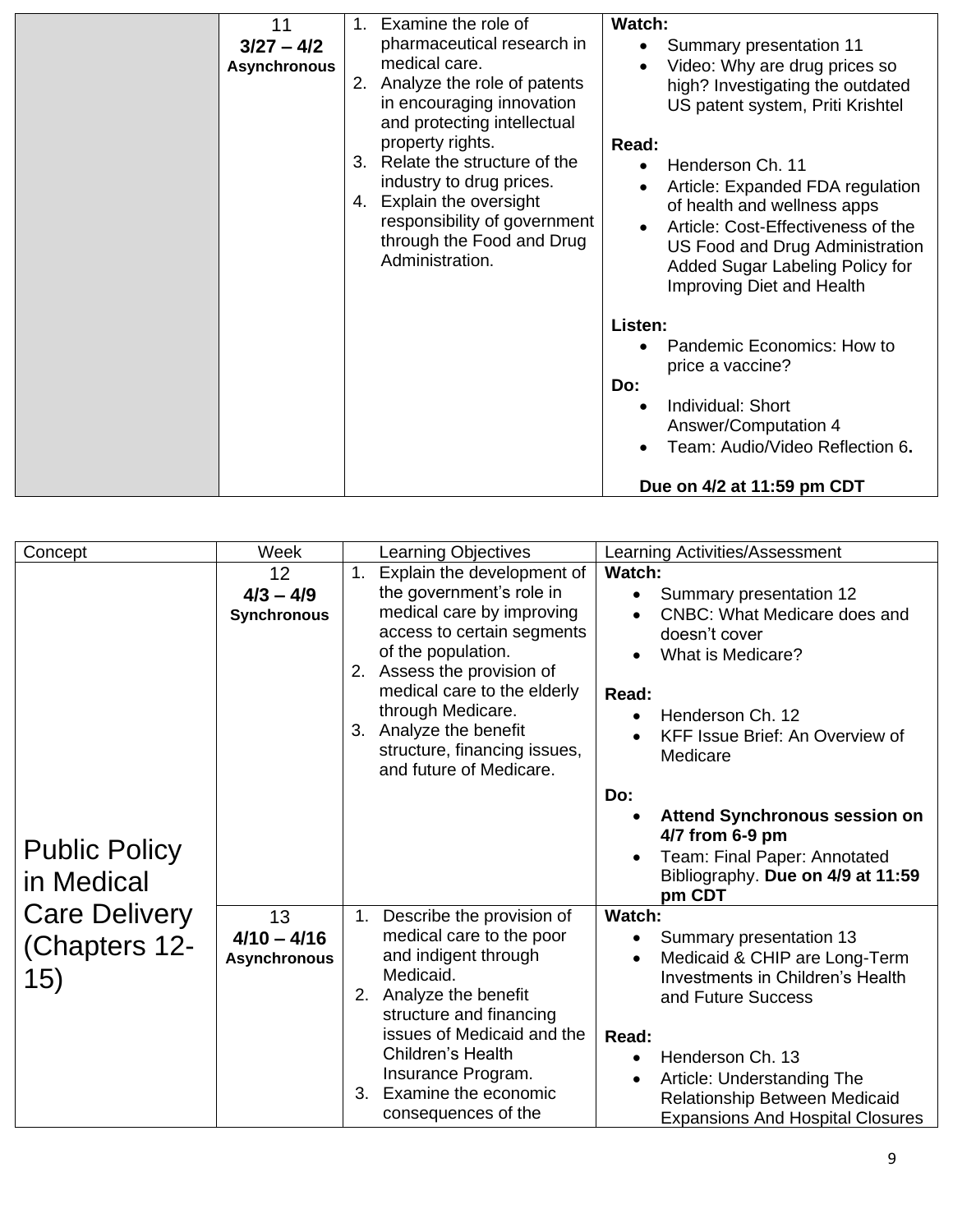|                                            | Medicaid program and its<br>expansion under the ACA.<br>Determine the impact of<br>4.<br>the Medicaid program on<br><b>Medicaid beneficiaries</b>                                                                                                                                                                                                                                                                                                                                | Article: Growth of public coverage<br>$\bullet$<br>among working families in the<br>private sector<br><b>KFF Policy Brief: Medicaid</b><br>$\bullet$<br>Initiatives to Improve Maternal and<br><b>Infant Health and Address Racial</b><br><b>Disparities</b><br>Listen:<br><b>Healthcare Price Transparency</b><br>Do:<br>Team: Audio/Video Reflection 7<br>Individual: Short<br>paper/Computation 5.<br>Due on 4/16 at 11:59 pm CDT                                                                                                                                                                                                                           |
|--------------------------------------------|----------------------------------------------------------------------------------------------------------------------------------------------------------------------------------------------------------------------------------------------------------------------------------------------------------------------------------------------------------------------------------------------------------------------------------------------------------------------------------|----------------------------------------------------------------------------------------------------------------------------------------------------------------------------------------------------------------------------------------------------------------------------------------------------------------------------------------------------------------------------------------------------------------------------------------------------------------------------------------------------------------------------------------------------------------------------------------------------------------------------------------------------------------|
| 14<br>$4/17 - 4/23$<br><b>Asynchronous</b> | Distinguish between the<br>1.<br>medical care systems of<br>the major developed<br>countries around the world.<br>2. Compare the influence of<br>geography, demographics,<br>and culture to differences<br>in the organization of<br>health care systems.                                                                                                                                                                                                                        | <b>Watch:</b><br>Summary presentation 14<br>$\bullet$<br>Video: But there are No Patients!<br>$\bullet$<br>Yes Minister (1981)<br>Video: Is U.S. health care the best<br>$\bullet$<br>or 'least effective' system in the<br>modern world? (PBS)<br>Should U.S. look to UK's single-<br>$\bullet$<br>payer National Health Service for<br>next health care moves? (PBS)<br>Video: How Switzerland delivered<br>$\bullet$<br>health care for all - and kept its<br>private insurance (PBS)<br>What the U.S. can learn from<br>$\bullet$<br>Australia's hybrid health care<br>system (PBS)<br>Read:<br>Henderson Ch. 14<br>Do:<br>Team: Audio/Video Reflection 8. |
| 15<br>$4/24 - 4/29$<br><b>Synchronous</b>  | 1. Explain the causes of the<br>push for health care reform<br>in the U.S. and abroad.<br>2. Summarize the major<br>issues in considering<br>medical care access as a<br>right.<br>3. Summarize the goals of<br>health care reform-<br>improved access, better<br>outcomes, and lower costs.<br>4. Explain the impact of state<br>mandates on the cost and<br>availability of health<br>insurance.<br>5. Describe the policy<br>alternatives available to<br>U.S. policy makers, | Due on 4/24 at 11:59 pm CDT<br>Watch:<br>Summary presentation 15<br>٠<br>Video: COVID; Why the Economics<br>$\bullet$<br>of Healthcare Will Never Be the<br>Same, Laura Glenn<br>Read:<br>Henderson Ch. 15 and 16<br>Do:<br><b>Presentation Week 1 - Attend</b><br>Synchronous session on 4/28 6-<br>9pm CDT                                                                                                                                                                                                                                                                                                                                                   |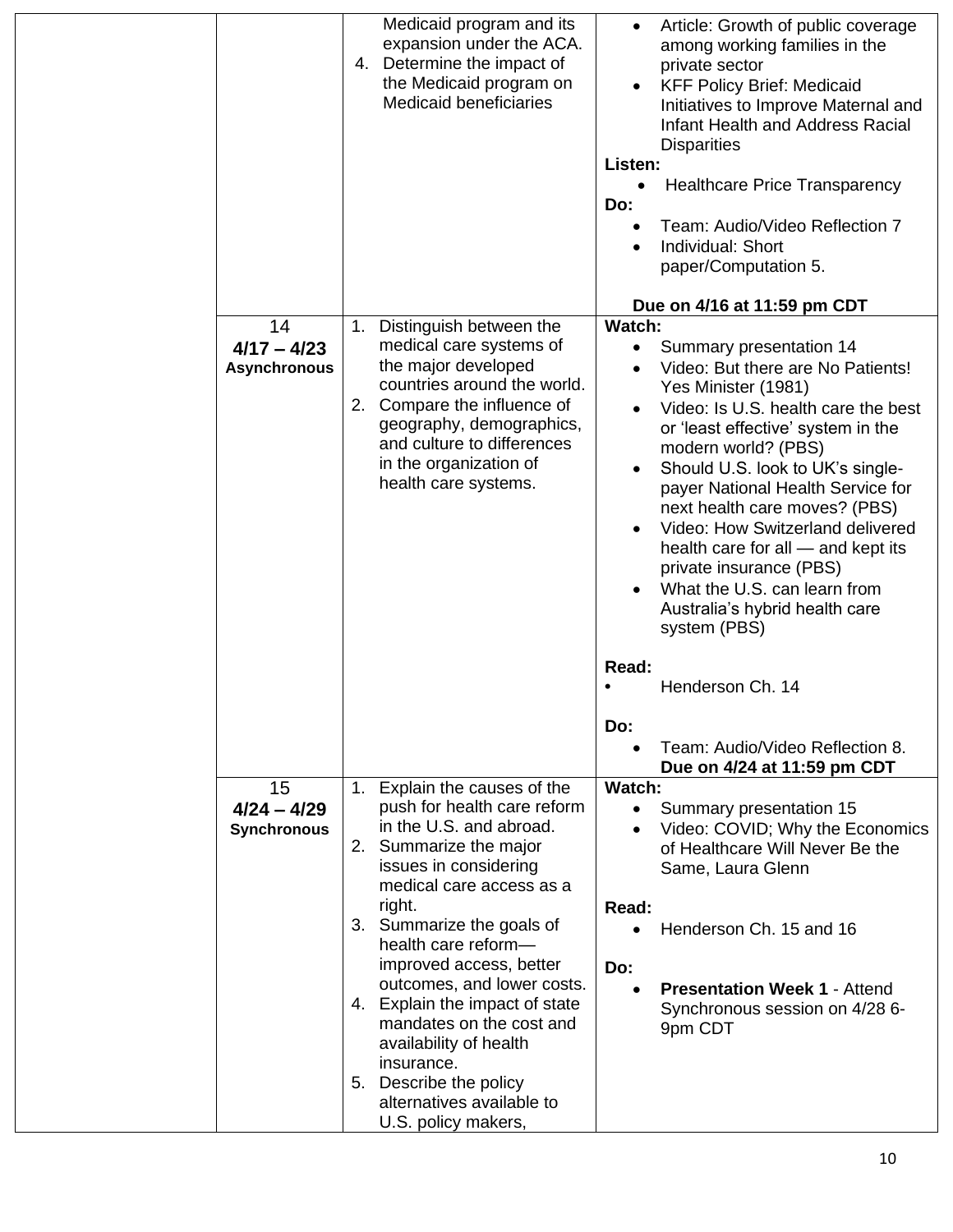|                   | including managed<br>competition and medical<br>savings accounts.<br>6. Analyze the economic<br>lessons relating to health<br>care delivery and finance.<br>7. Understand that economics<br>provides few solutions to<br>medical care problems,<br>only alternative<br>approaches to the<br>problems. | Please note that the last day of classes<br>is April 29th therefore all assignments<br>for week 15 must be completed by<br>Friday, April 29th at 11:59 pm CST |
|-------------------|-------------------------------------------------------------------------------------------------------------------------------------------------------------------------------------------------------------------------------------------------------------------------------------------------------|---------------------------------------------------------------------------------------------------------------------------------------------------------------|
| 16<br>$5/1 - 5/6$ | <b>Presentation Week 2</b>                                                                                                                                                                                                                                                                            | <b>Final Paper</b><br>Presentations on 5/5 6-9pm CDT<br>Peer Assessment form<br>Assessment of presentation form                                               |

# **Other Class Policies**

#### **Attendance:**

Regular or punctual attendance is expected. If a student misses a class, the student is responsible for obtaining any information distributed during those times. Make-ups are possible only under certain instances (labs cannot be made up). Arrangements for any make-ups and/or missed labs should be discussed directly with the instructor for that day's class.

#### **Participation:**

Making substantive contributions to team videos and presentations and attending synchronous sessions are required as a measure of weekly participation.

#### **Academic Honesty:**

Any student who commits an act of scholastic dishonesty is subject to discipline. Scholastic dishonesty includes, but is not limited to, cheating, plagiarism, collusion, the submission for credit of any work or materials that are attributable in whole or in part to another person, taking an examination for another person, any act designed to give unfair advantage to a student or the attempt to commit such acts.

#### **Cheating**

Dishonesty of any kind involving examinations, assignments, alteration of records, wrongful possession of examinations, and unpermitted submission of duplicate papers for multiple classes or unauthorized use of keys to examinations is considered cheating. Cheating includes but is not limited to:

- Using or attempting to use unauthorized materials to aid in achieving a better grade on a component of a class.
- Falsifying or inventing any information, including citations, on an assigned exercise.
- Helping or attempting to help another in an act of cheating or plagiarism.

#### **Plagiarism**

Plagiarism is presenting the words or ideas of another person as if they were your own. Materials, even ideas, borrowed from others necessitate full and complete acknowledgment of the original authors. Offering the work of another as one's own is plagiarism and is unacceptable in the academic community. A lack of adequate recognition constitutes plagiarism, whether it utilizes a few sentences, whole paragraphs, articles, books, audio-visual materials, or even the writing of a fellow student. In addition, the presentation of material gathered, assembled or formatted by others as one's own is also plagiarism. Because the university takes such misconduct very seriously, the student is urged to carefully read university policies on Misconduct in Research and Other Scholarly Activity. Examples of plagiarism are:

- Submitting an assignment as if it were one's own work when, in fact, it is at least partly the work of another.
- Submitting a work that has been purchased or otherwise obtained from an Internet source or another source.